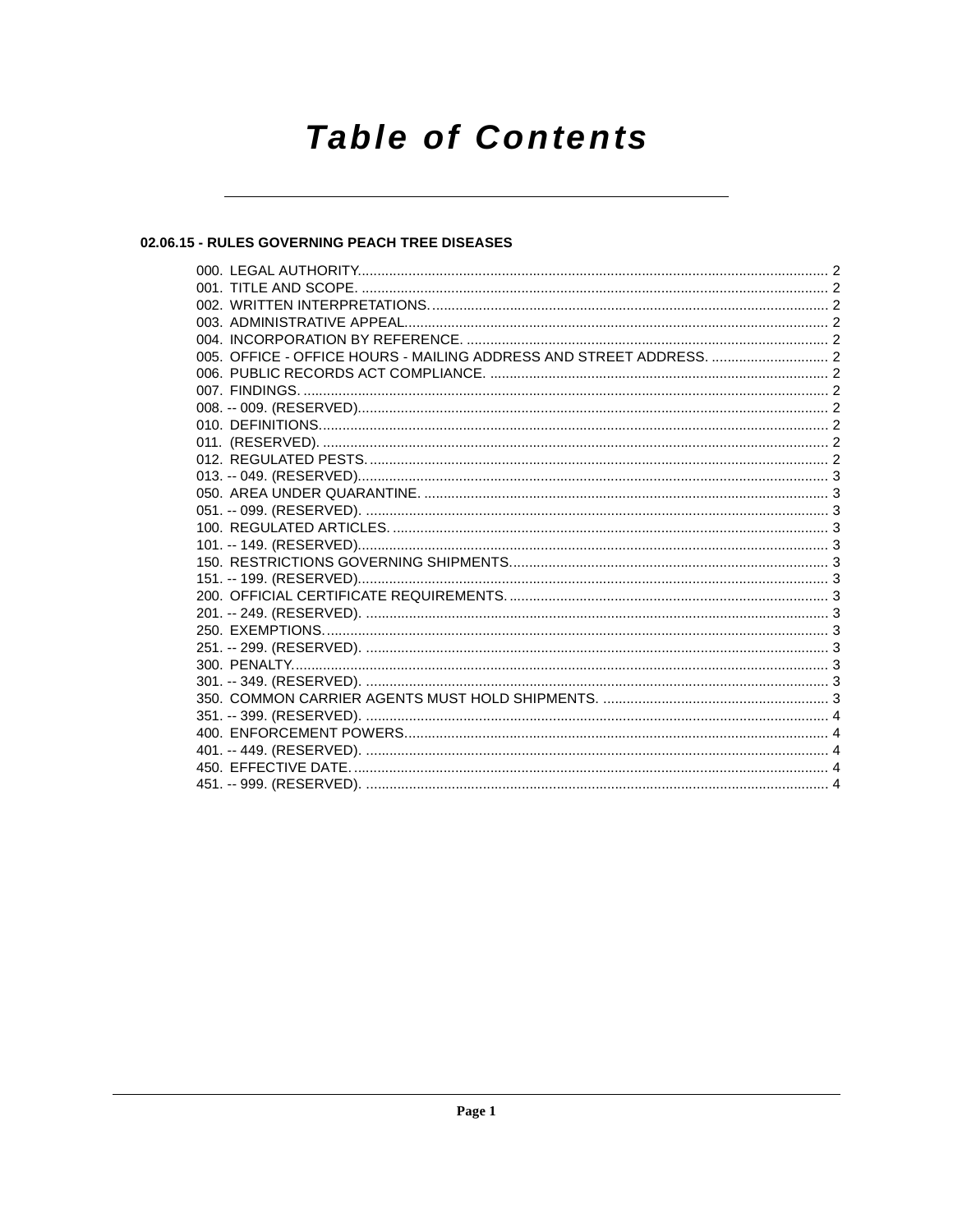#### **IDAPA 02 TITLE 06 CHAPTER 15**

#### **02.06.15 - RULES GOVERNING PEACH TREE DISEASES**

#### <span id="page-1-1"></span><span id="page-1-0"></span>**000. LEGAL AUTHORITY.**

|  | This chapter is adopted under the legal authority of Title 22, Chapter 20, Idaho Code. | $(5-3-03)$ |
|--|----------------------------------------------------------------------------------------|------------|
|--|----------------------------------------------------------------------------------------|------------|

#### <span id="page-1-2"></span>**001. TITLE AND SCOPE.**

**01. Title**. The title of this chapter is IDAPA 02.06.15, "Rules Governing Peach Tree Diseases".

(5-3-03)

**02. Scope**. This chapter has the following scope: Establishes regulated pests, regulated areas, and regulated articles. Establishes the procedures for shipping regulated products into Idaho. The official citation for this chapter is IDAPA 02.06.15.000 et seq. For example, this section's citation is IDAPA 02.06.15.001. (5 chapter is IDAPA 02.06.15.000 et seq. For example, this section's citation is IDAPA 02.06.15.001.

<span id="page-1-4"></span><span id="page-1-3"></span>

| <b>WRITTEN INTERPRETATIONS.</b><br>002.<br>There are no written interpretations of these rules.                 | $(5-3-03)$ |  |
|-----------------------------------------------------------------------------------------------------------------|------------|--|
| ADMINISTRATIVE APPEAL.<br>003.<br>Hearing and appeal rights are set forth in Title 67, Chapter 52, Idaho Code.  | $(5-3-03)$ |  |
| 004.<br><b>INCORPORATION BY REFERENCE.</b><br>There are no documents incorporated by reference in this chapter. | $(5-3-03)$ |  |

#### <span id="page-1-6"></span><span id="page-1-5"></span>**005. OFFICE - OFFICE HOURS - MAILING ADDRESS AND STREET ADDRESS.**

**01. Office Hours**. Office hours are 8 a.m. to 5 p.m. Mountain Time, Monday through Friday, except designated by the State of Idaho. (5-3-03) holidays designated by the State of Idaho.

**02.** Mailing Address. The mailing address for the central office is Idaho State Department of ure, P.O. Box 790, Boise, Idaho 83701. (5-3-03) Agriculture, P.O. Box 790, Boise, Idaho 83701.

**03. Street Address**. The central office is located at 2270 Old Penitentiary Road, Boise, Idaho 83712. (5-3-03)

#### <span id="page-1-7"></span>**006. PUBLIC RECORDS ACT COMPLIANCE.**

#### These rules are public records available for inspection and copying at the Department and the State Law Library.

 $(5-3-03)$ 

#### <span id="page-1-8"></span>**007. FINDINGS.**

These rules are adopted to prevent the introduction of Peach Yellows, Peach Rosette, and Little Peach virus diseases into the state and potentially affecting the production, marketability, and export of peach, nectarine, apricot, plum, and prunes. (5-3-03)

#### <span id="page-1-9"></span>**008. -- 009. (RESERVED).**

#### <span id="page-1-13"></span><span id="page-1-10"></span>**010. DEFINITIONS.**

| The Department adopts the definitions set forth in Section 22-2005, Idaho Code. | $(5-3-03)$ |
|---------------------------------------------------------------------------------|------------|
|---------------------------------------------------------------------------------|------------|

# <span id="page-1-11"></span>**011. (RESERVED).**

#### <span id="page-1-12"></span>**012. REGULATED PESTS.**

The viral diseases known as Peach Yellows, Peach Rosette, and Little Peach. (5-3-03)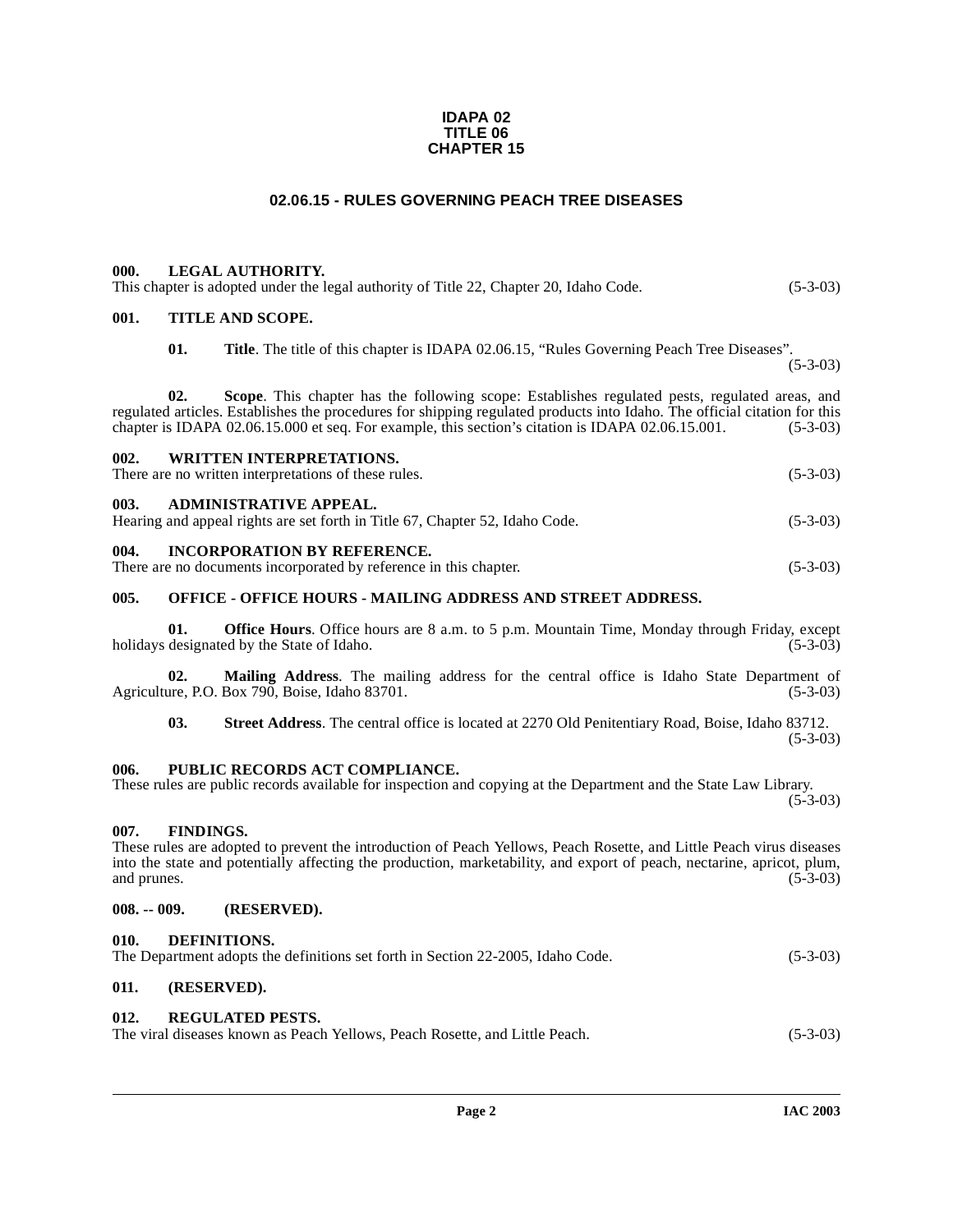### <span id="page-2-0"></span>**013. -- 049. (RESERVED).**

#### <span id="page-2-14"></span><span id="page-2-1"></span>**050. AREA UNDER QUARANTINE.**

(Infested Areas). The entire states of Alabama, Arkansas, (except counties of Benton, Clark, Columbia, Garland and White), Connecticut, Delaware, Florida, Georgia, Illinois, Indiana, Kentucky, Maryland (except counties of Worcester and Somerset), Massachusetts, Michigan, Mississippi, New Jersey, New York, North Carolina, Ohio, Oklahoma, Pennsylvania, Rhode Island, South Carolina, Tennessee, Virginia, West Virginia, and the District of Columbia. (6-4-62)

#### <span id="page-2-2"></span>**051. -- 099. (RESERVED).**

#### <span id="page-2-18"></span><span id="page-2-3"></span>**100. REGULATED ARTICLES.**

All trees, cuttings, grafts, scions, or buds of all species and varieties including the flowering forms of peach, nectarine, apricot, almond, plum, and prune, and any trees budded or grafted on peach stock or peach roots, coming from a regulated area. (5-3-03)

#### <span id="page-2-4"></span>**101. -- 149. (RESERVED).**

#### <span id="page-2-19"></span><span id="page-2-5"></span>**150. RESTRICTIONS GOVERNING SHIPMENTS.**

The regulated articles will not be admitted into Idaho from the regulated areas unless the state of origin certifies that they were produced in a county free from infection with the regulated pests, as determined by adequate annual surveys satisfactory to the Director, and from disease-free bud sources, rootstocks, and environs. (5-3-03)

#### <span id="page-2-6"></span>**151. -- 199. (RESERVED).**

#### <span id="page-2-17"></span><span id="page-2-7"></span>**200. OFFICIAL CERTIFICATE REQUIREMENTS.**

The certificates required by Section 150 shall state the names and addresses of the shipper and consignee, the number and kind of regulated articles in the shipments, and the area where grown. A copy of the certificate shall accompany the shipment, and one (1) copy shall be forwarded at the time of shipment to the Division of Plant Industry, Idaho State Department of Agriculture, Boise, Idaho. (5-3-03)

#### <span id="page-2-8"></span>**201. -- 249. (RESERVED).**

#### <span id="page-2-16"></span><span id="page-2-9"></span>**250. EXEMPTIONS.**

This quarantine does not apply to experiments of the United States Department of Agriculture in the state of Idaho nor to experiments of the College of Agriculture, Department of Pathology of the University of Idaho. (6-4-62)

### <span id="page-2-10"></span>**251. -- 299. (RESERVED).**

### <span id="page-2-11"></span>**300. PENALTY.**

**01. Penalty**. Any person violating the provisions of these rules shall be subject to the penalty provisions of Title 22, Chapter 20, Idaho Code. (5-3-03)

**02. Shipments**. Any or all shipments or lots of the regulated articles enumerated in Section 100 arriving in Idaho in violation of this chapter shall immediately be sent out of the state or destroyed at the option and expense of the owner or owners, his or their responsible agents and under the direction of the Director of the Idaho Department of Agriculture or his deputies. (5-3-03)

### <span id="page-2-12"></span>**301. -- 349. (RESERVED).**

### <span id="page-2-15"></span><span id="page-2-13"></span>**350. COMMON CARRIER AGENTS MUST HOLD SHIPMENTS.**

Any and all lots of shipments of commodities covered by this quarantine must be held and not delivered to consignee or agent until inspected and passed by the Director of the Idaho Department of Agriculture, his deputy, or by a State plant quarantine officer. plant quarantine officer.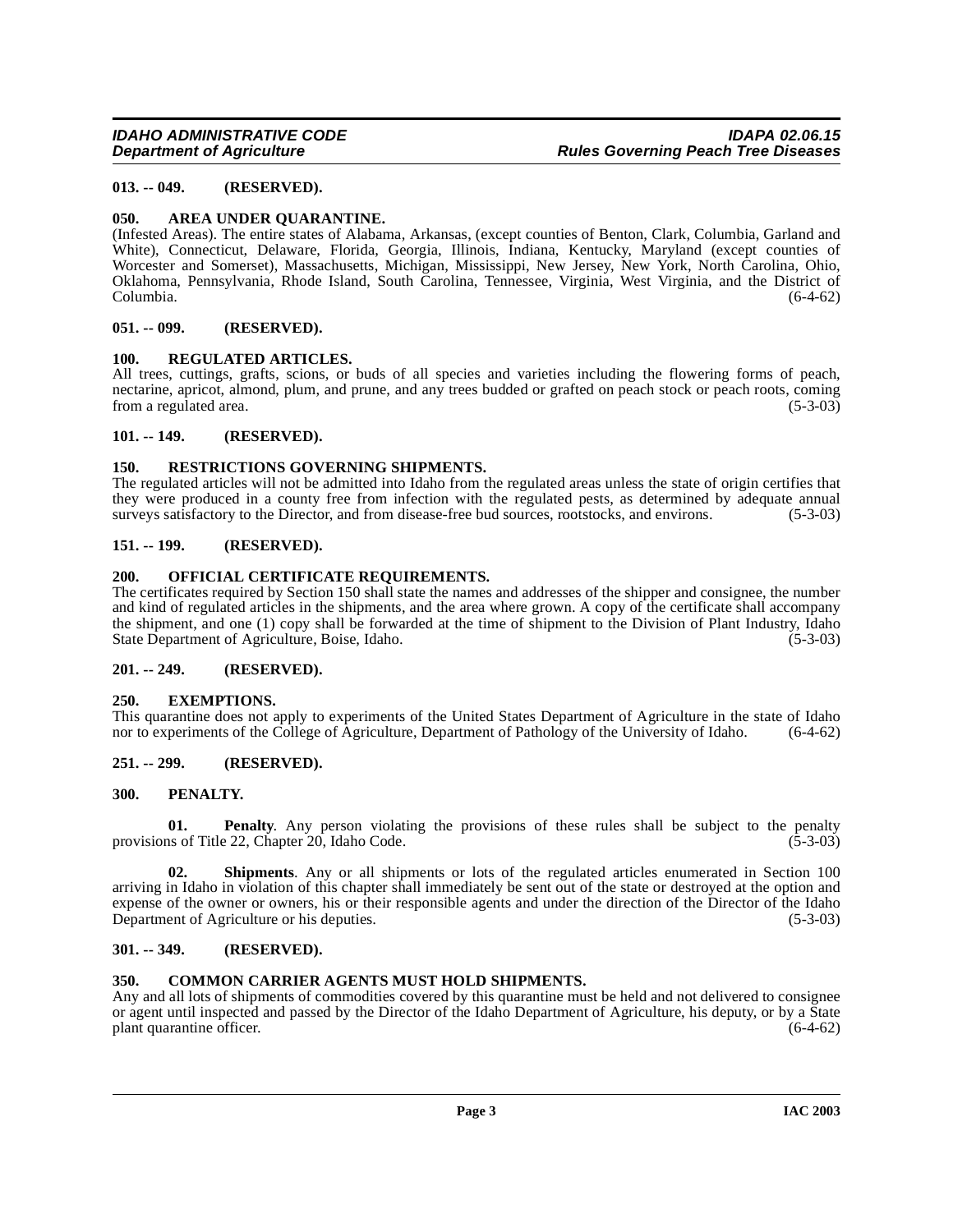#### <span id="page-3-0"></span>**351. -- 399. (RESERVED).**

#### <span id="page-3-1"></span>**400. ENFORCEMENT POWERS.**

All deputies of the Director of the Idaho Department of Agriculture and all State plant quarantine officers are empowered to carry out all the provisions of this quarantine. (6-4-62) empowered to carry out all the provisions of this quarantine.

#### <span id="page-3-2"></span>**401. -- 449. (RESERVED).**

#### <span id="page-3-3"></span>**450. EFFECTIVE DATE.**

This Quarantine Order No. 4-1962, pertaining to Peach Tree Diseases, will be effective on and after June 4, 1962.

 $(6-4-62)$ 

#### <span id="page-3-4"></span>**451. -- 999. (RESERVED).**